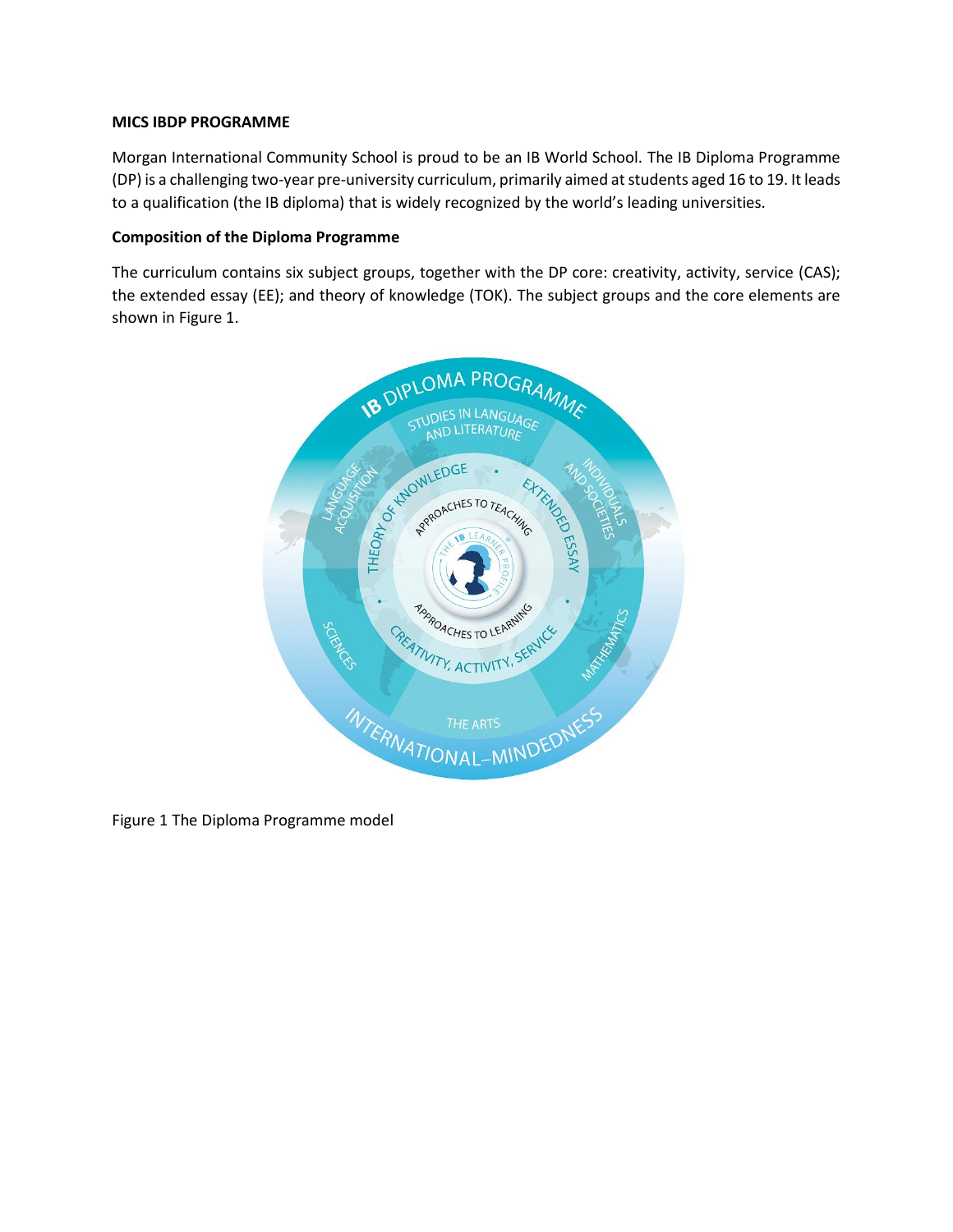The subject groups (offered by MICS) and core elements are listed below.

Table 1: MICS IBDP Subjects

| Group            | Area of study                             | <b>Subjects</b>                       |  |  |  |  |
|------------------|-------------------------------------------|---------------------------------------|--|--|--|--|
| 1                | <b>Studies in Language and Literature</b> | English A: Literature                 |  |  |  |  |
| $\overline{2}$   |                                           | Spanish                               |  |  |  |  |
|                  | <b>Language acquisition</b>               | French B                              |  |  |  |  |
| 3                |                                           | Economics                             |  |  |  |  |
|                  |                                           | <b>Business Management</b>            |  |  |  |  |
|                  |                                           | Geography                             |  |  |  |  |
|                  | <b>Individuals and Societies</b>          | <b>ITGS</b>                           |  |  |  |  |
|                  |                                           | Env. Sys & Societies (ESS)*           |  |  |  |  |
|                  |                                           | History                               |  |  |  |  |
|                  |                                           | <b>Global Politics</b>                |  |  |  |  |
|                  |                                           | Psychology                            |  |  |  |  |
|                  |                                           | Physics                               |  |  |  |  |
|                  |                                           | Chemistry                             |  |  |  |  |
| $\boldsymbol{4}$ | <b>Sciences</b>                           | <b>Biology</b>                        |  |  |  |  |
|                  |                                           | <b>Computer Science</b>               |  |  |  |  |
|                  |                                           | Sports, exercise & Health Science     |  |  |  |  |
|                  |                                           | Env. Sys & Societies (ESS)*           |  |  |  |  |
|                  | <b>Mathematics</b>                        | Mathematics Application & Analysis    |  |  |  |  |
| 5                |                                           | Mathematics Analysis & Interpretation |  |  |  |  |
| 6                | <b>The Arts</b>                           | <b>Visual Arts</b>                    |  |  |  |  |
|                  |                                           | <b>TOK</b>                            |  |  |  |  |
| <b>Other</b>     | <b>The Core</b>                           | <b>Extended Essay</b>                 |  |  |  |  |
|                  |                                           | CAS                                   |  |  |  |  |

# **What subjects must DP category candidates study?**

### **Mainstream subjects**

DP category candidates taking the diploma study six subjects selected from the subject groups. Normally one subject from each group with three of these studied as higher level (HL) and three are studied as standard level (SL). Please refer to section (IB Diploma Requirement) for the complete diploma requirement details.

- HL courses represent 240 teaching hours.
- SL courses represent 150 teaching hours.

Core elements All three core elements must be studied; these are central to the philosophy of the DP.

The three core elements are as follows.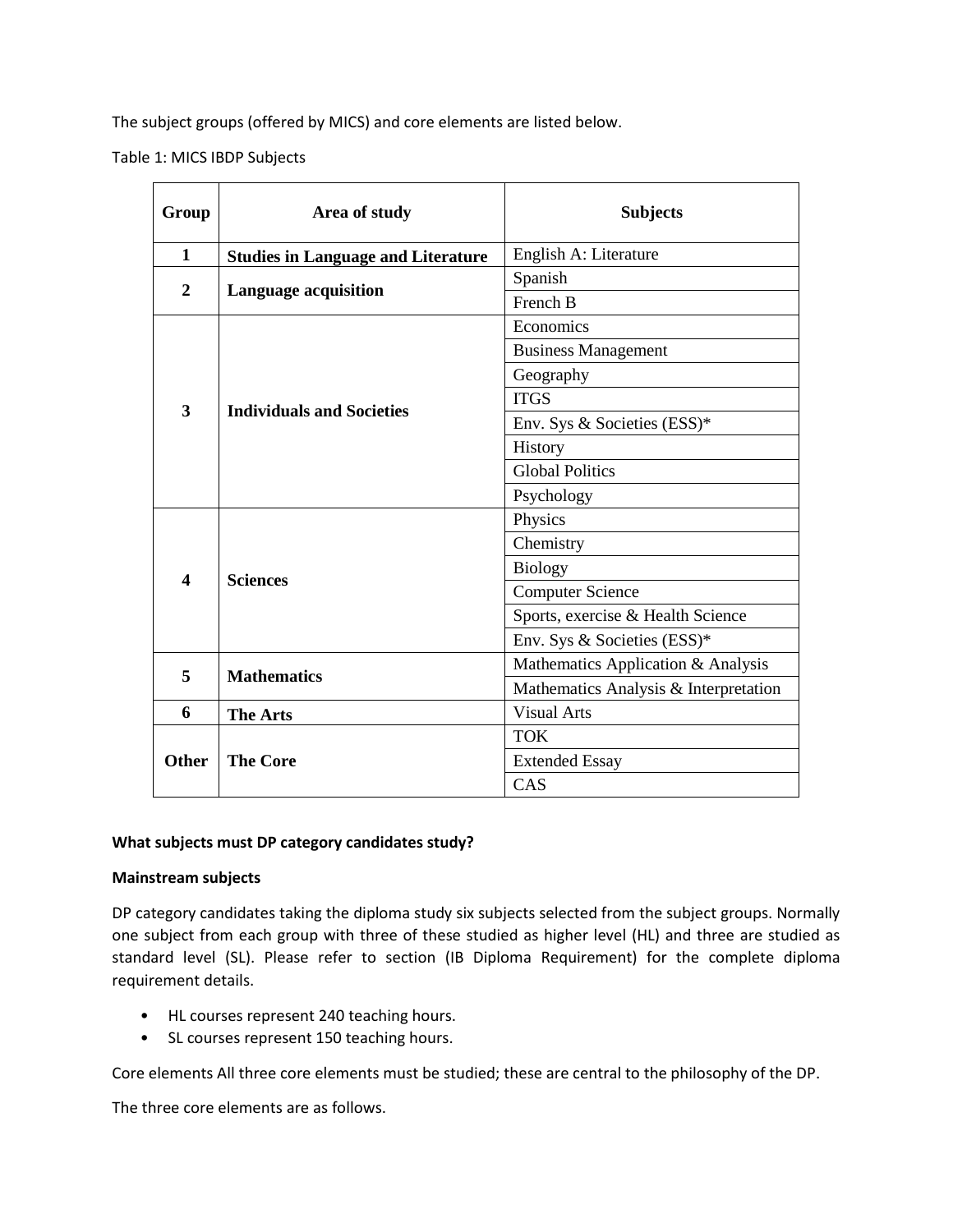• The extended essay (EE) offers students the opportunity to research and investigate a topic that interests them, using the independent research and writing skills they will need at college or university. A diploma candidate must complete and submit an extended essay (EE), which is a substantial piece of independent research of up to 4,000 words. Work on the EE is expected to occupy approximately 40 hours. The work for an EE must be done under the direct supervision of an appropriate teacher at the IB World School that is registering the candidate for the examination session *(Please see the EE page for further details)*.

• The theory of knowledge (TOK) course explores the nature of knowledge across a range of disciplines. A diploma candidate must follow a theory of knowledge (TOK) course. The IB recommends that TOK is an independent course of at least 100 teaching hours evenly distributed over the two-year period of study, and the course must meet the TOK assessment requirements that include giving a presentation and submitting an essay on one of the six prescribed titles for the examination session. The prescribed titles for May 2019 are released on the programme resource centre for coordinators in September 2018, and those for November 2019 are released in March 2019 *(Please see the TOK page for further details)*.

• The creativity, activity, service (CAS) programme fosters students' awareness and appreciation of life beyond the academic arena. A diploma candidate must take part in creativity, activity, service (CAS) experiences. Schools entering candidates for the diploma undertake to ensure that all candidates engage in a CAS programme. The CAS programme formally begins at the start of the DP and continues regularly, ideally on a weekly basis, for at least 18 months with a reasonable balance between creativity, activity and service *(Please see the CASV page for further details)*.

## **Award of the diploma**

### *Core requirements*

- DP category candidates must study six subjects, plus the three core subjects—EE, TOK and CAS. They must accumulate no fewer than 24 points from assessment in these subjects, in addition to grade stipulations.
- They must meet all of the additional requirements—see section (additional requirement).
- They must meet all of the requirements within a maximum of three examination sessions.
- Candidates who successfully meet these conditions will be awarded the diploma.
- Candidates who take the diploma in multiple languages may be eligible for a bilingual diploma.

# **Additional requirements**

The additional requirements for the award of the diploma are as follows.

- CAS requirements have been met.
- There is no "N" awarded for TOK, the EE or for a contributing subject.
- There is no grade E awarded for TOK and/or the EE.
- There is no grade 1 awarded in a subject/level.
- There are no more than two grade 2s awarded (SL or HL).
- There are no more than three grade 3s or below awarded (HL or SL).
- The candidate has gained 12 points or more on HL subjects. (For candidates who register for four HL subjects, the three highest grades count.)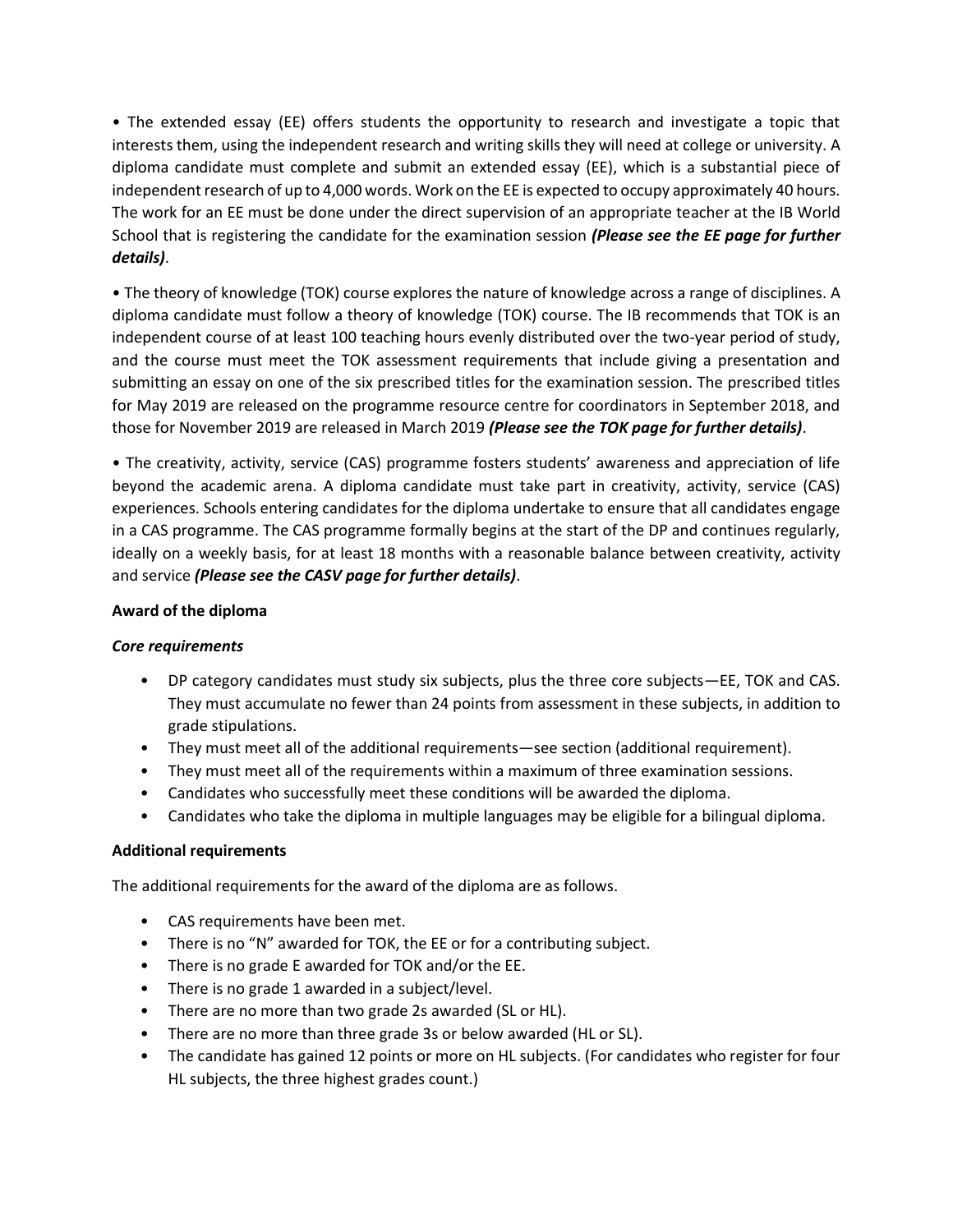- The candidate has gained 9 points or more on SL subjects. (Candidates who register for two SL subjects must gain at least 5 points at SL.)
- The candidate has not received a penalty for academic misconduct from the final award committee.

A maximum of three examination sessions is allowed in which to satisfy the requirements for the award of the IB diploma. These examination sessions need not be consecutive.

### **How are Students Assessed?**

At the end of the two-year Programme, students are assessed both internally and externally in ways that measure individual performance against stated objectives for each subject.

#### **Internal assessment**

In nearly all subjects at least some of the assessment is carried out internally by teachers, who mark individual pieces of work produced as part of a course of study. Examples include oral exercises in language subjects, projects, student portfolios, class presentations, practical laboratory work, mathematical investigations and artistic performances.

#### **External Assessment**

Some assessment tasks are conducted and overseen by teachers without the restrictions of examination conditions, but are then marked externally by examiners. Examples include world literature assignments for language A: Literature, essays for theory of knowledge and extended essays. The grading system is criterion based (results are determined by performance against set standards, not by each student's position in the overall rank order); validity, reliability and fairness are the watchwords of the Diploma

### **Do Universities Recognize the IB Diploma?**

The International Baccalaureate (IB), and the Diploma Programme (DP) in particular, enjoys a high level of respect and recognition among the world's higher education institutions. For students, success in the IB often results in advanced standing, course credit, scholarships, and other admissions related benefits at many universities.

The IB works with the higher education community to ensure IB students get the recognition they have earned, as well as to examine and further develop our programmes to make sure we continue to offer the best preparation for university studies and life beyond.

### **Benefits of IB Diploma Programme**

International Baccalaureate (IB) programmes aim to do more than other curricula by developing inquiring, knowledgeable and caring young people who are motivated to succeed.

We strive to develop students who will build a better world through intercultural understanding and respect.

The IB's programmes are different from other curricula because they:

• encourage students of ages (16 – 19years) to think critically and challenge assumptions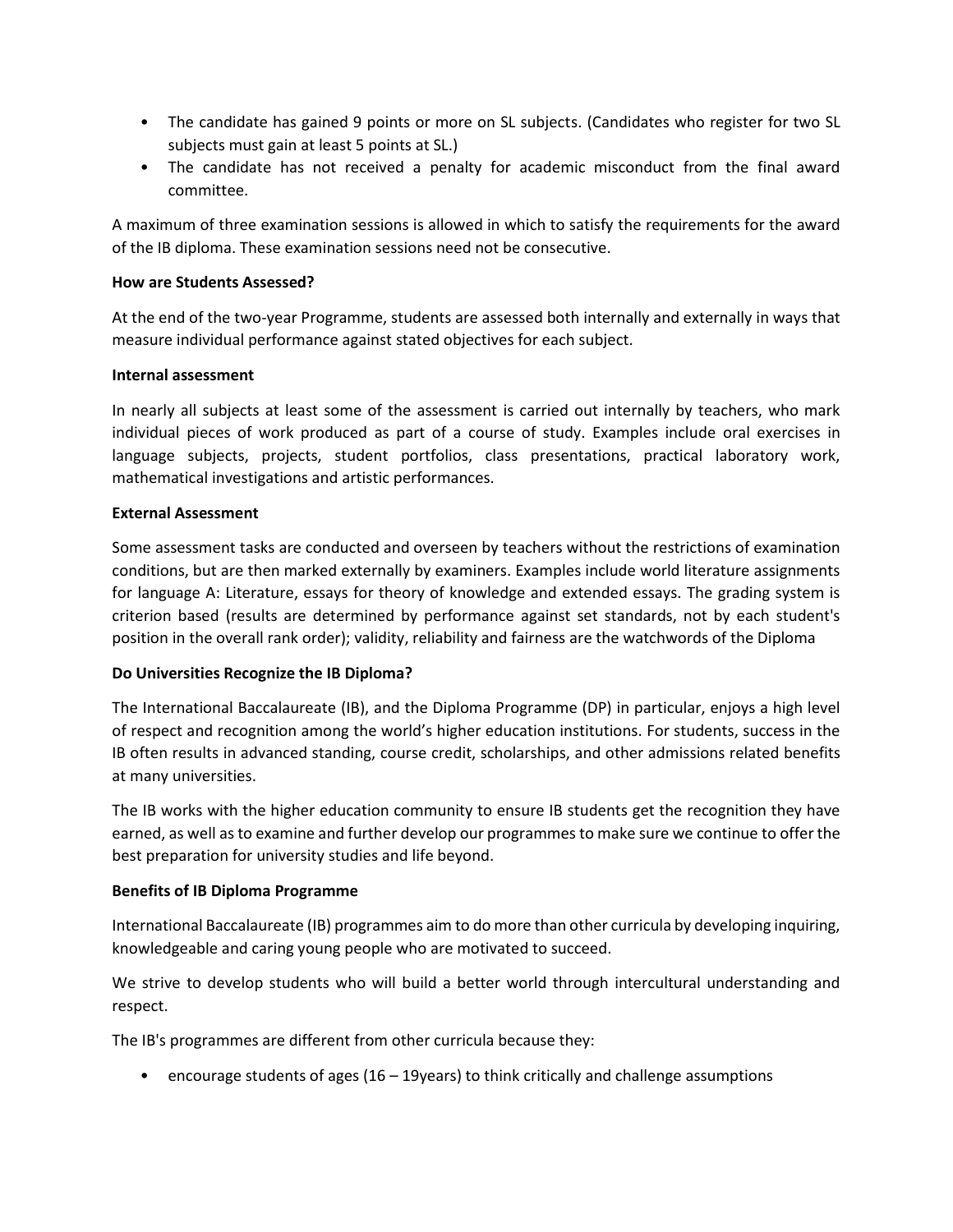- develop independently of government and national systems, incorporating quality practice from research and our global community of schools
- encourage students of ages (16 19years) to consider both local and global contexts
- Develop multilingual students.
- Students are able to take responsibility for their own learning and understand how knowledge itself is constructed; this is further to our unique [theory of knowledge \(TOK\) course.](https://www.ibo.org/programmes/diploma-programme/curriculum/theory-of-knowledge/) They are encouraged to try different approaches to learning and to take responsibility for their own educational progress.

Our programmes help IB students:

- ask challenging questions
- think critically
- develop research skills proven to help them in higher education.

The IB Diploma programme also encourage students to be active in their communities and to take their learning beyond academic study.

Please click on the link to access MICS IB Subject selection form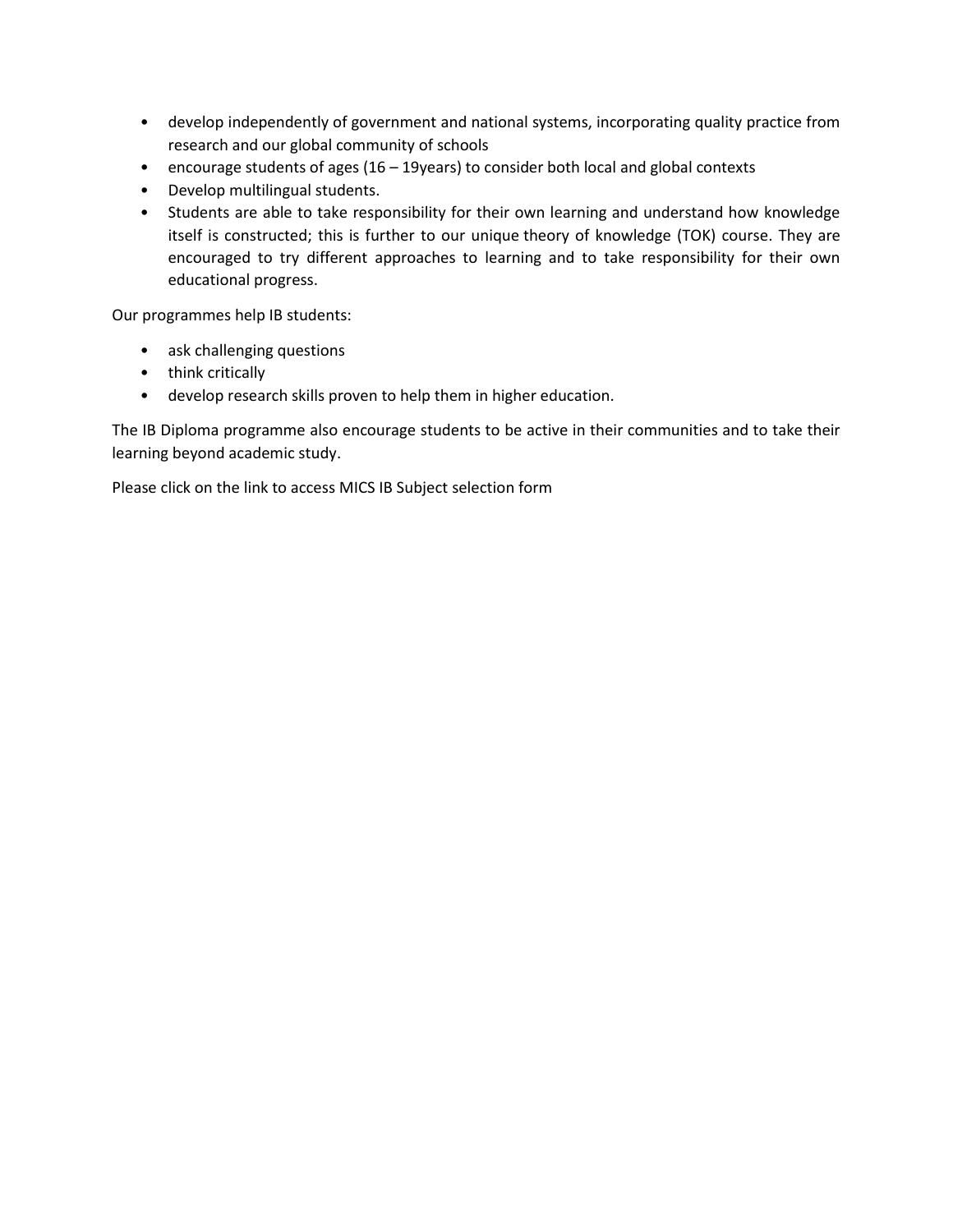

# **MORGAN INTERNATIONAL COMMUNITY SCHOOL**

# **2020-21 IBDP SUBJECT SELECTION FORM- COMPLETE AND RETURN**

| Group          | Area of study                                | <b>Subjects</b>                          | <b>Level (Tick)</b> |                                       |    | <b>Comments</b>                                             |  |
|----------------|----------------------------------------------|------------------------------------------|---------------------|---------------------------------------|----|-------------------------------------------------------------|--|
|                |                                              | <b>HL</b>                                |                     | <b>SL</b>                             | Ab |                                                             |  |
| $\mathbf{1}$   | <b>Studies in Language and</b><br>Literature | English A: Literature                    |                     |                                       |    | Select one level                                            |  |
|                |                                              |                                          |                     |                                       |    |                                                             |  |
| $\overline{2}$ | Language acquisition                         | Spanish                                  |                     |                                       |    | Select either French                                        |  |
|                |                                              | French B                                 |                     |                                       |    | or Spanish                                                  |  |
|                |                                              |                                          |                     |                                       |    |                                                             |  |
| $\overline{3}$ | <b>Individuals and Societies</b>             | Economics                                |                     |                                       |    | Select a minimum of                                         |  |
|                |                                              | <b>Business Management</b>               |                     |                                       |    | (1)<br>and<br>one<br>a<br>maximum of two $(2)$<br>subjects. |  |
|                |                                              | Geography                                |                     |                                       |    |                                                             |  |
|                |                                              | <b>ITGS</b>                              |                     |                                       |    |                                                             |  |
|                |                                              | Env. Sys & Societies (ESS)*              |                     |                                       |    |                                                             |  |
|                |                                              | History                                  |                     |                                       |    | Note: ESS can be                                            |  |
|                |                                              | <b>Global Politics</b>                   |                     |                                       |    | chosen only once                                            |  |
|                |                                              | Psychology                               |                     |                                       |    |                                                             |  |
|                |                                              |                                          |                     |                                       |    |                                                             |  |
|                | <b>Sciences</b>                              | Physics                                  |                     |                                       |    | Select a minimum of                                         |  |
| 4              |                                              | Chemistry                                |                     |                                       |    | (1)<br>and<br>one<br>a<br>maximum of two $(2)$<br>subjects. |  |
|                |                                              | <b>Biology</b>                           |                     |                                       |    |                                                             |  |
|                |                                              | <b>Computer Science</b>                  |                     |                                       |    |                                                             |  |
|                |                                              | Sports, Exercise & Health Science        |                     |                                       |    | Note: ESS can be                                            |  |
|                |                                              | Env. Sys & Societies (ESS)*              |                     |                                       |    | chosen only once                                            |  |
|                |                                              |                                          |                     |                                       |    |                                                             |  |
|                | <b>Mathematics</b>                           | Mathematics Application & Interpretation |                     |                                       |    | Select one subject.                                         |  |
| 5              |                                              | Mathematics Analysis & Approaches        |                     |                                       |    |                                                             |  |
|                |                                              |                                          |                     |                                       |    |                                                             |  |
| 6              | <b>The Arts</b>                              | <b>Visual Arts</b>                       |                     |                                       |    |                                                             |  |
|                |                                              |                                          |                     |                                       |    |                                                             |  |
| <b>Other</b>   | <b>The Core</b>                              | <b>TOK</b>                               |                     | $\sqrt{ }$                            |    | All core courses are                                        |  |
|                |                                              | <b>Extended Essay</b>                    |                     | $\sqrt{ }$<br>compulsory for all full |    |                                                             |  |
|                |                                              | CAS                                      |                     | $\sqrt{ }$                            |    | diploma students                                            |  |

*Course selection should be a maximum of three (3) Higher Level (HL) subjects and three (3) Standard Level (SL) subjects. That is the total of six (6) subjects and the three (3) core subjects for subjects.*